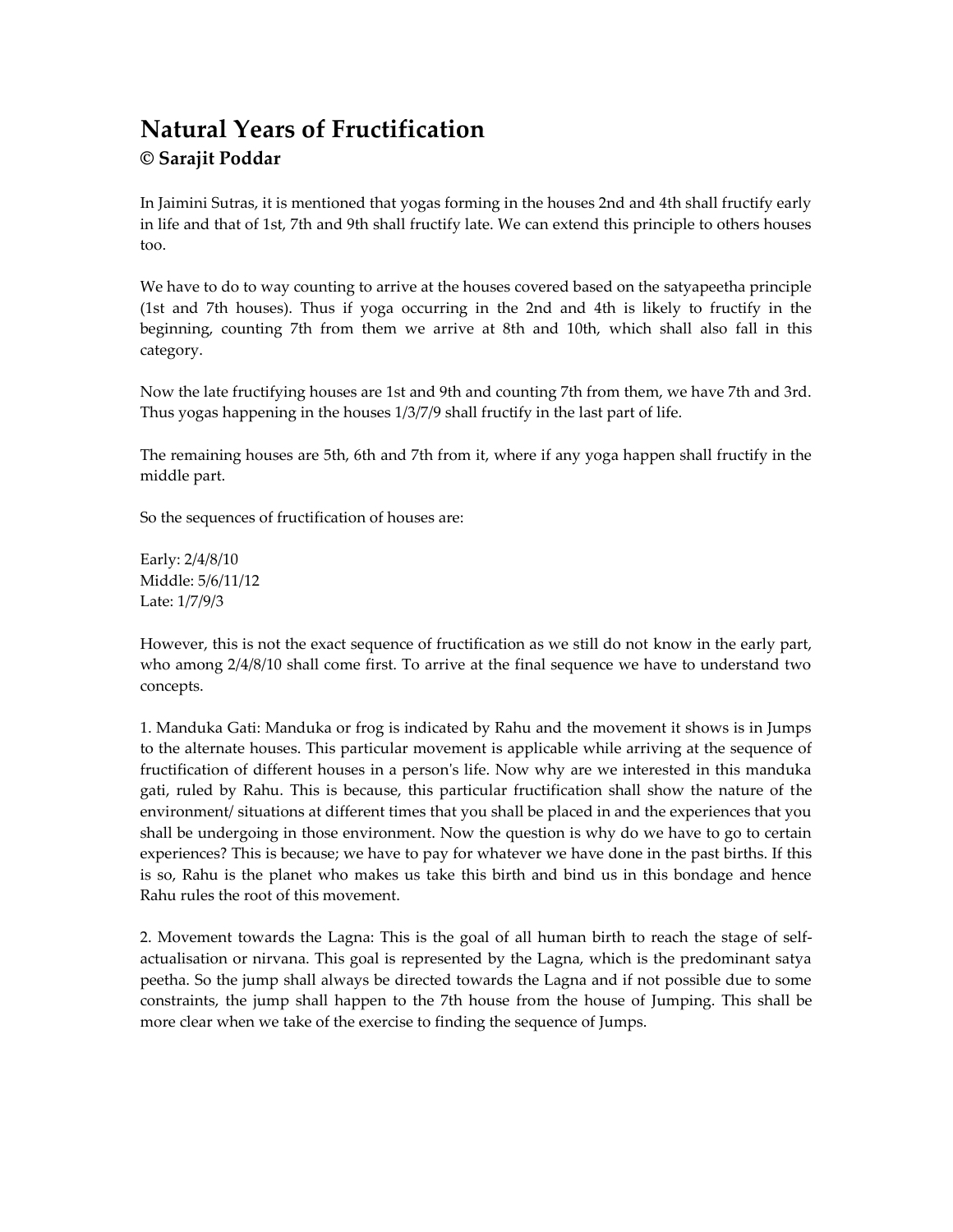Let's start the exercise now:

The first experience begins from the childhood and care of Mother. This is ruled by the 4th house. 4th house is also the house of creation as it is mother who can only create or give birth. So lets start with 4th house.

 $4 -$ 

Jumping 3 houses (alternate house), towards the lagna, we arrive at the 2nd house, so the sequence becomes:

# 4-2-

Now while we jump the alternate house towards Lagna, we see that, this is not possible as then we have to jump over the Lagna, which is not allowed. So we got to Jump to the 7th from the sign which happens to be the 8th house. Lets add 8th house to the sequence now:

# 4-2-8-

From 8th house, either we can jump to 6th or 10th. But 10th being near the Lagna we got to Jump to the 10th house and now the sequence becomes:

# 4-2-8-10

From 10th we got to Jump to 12th as that the only house left for Jumping as 8th is already gone. Adding 12th to the sequence we have:

4-2-8-10-12-

From 12th, if we try jumping alternate houses, we have to Jump over the Lagna, which is not allowed and hence we have to Jump to the 7th from 12th, which happens to be 6th. Adding 6th to the sequence we have:

4-2-8-10-12-6-

From 6th we can either Jump to 4th or 8th, however we can't as they are already gone. Now, neither can we Jump alternate house nor the 7th house from 6th and we are stuck. What can we do now. Hmm. The frog has to crawl now. It can either crawl to the previous sign 5th or to the next sign 7th. 5th being closer to Lagna, it Jumps to 5th. Adding 5th to the sequence we have:

### 4-2-8-10-12-6-5-

From 5th, the jump can happen to the 3rd or the 7th. Neither of this can happen as then the Jump has to happen over 4th or 6th, both of them are occupied and they would not let the frog Jump over their houses. Now what does the frog do? It would Jump to the 7th from it, i.e., to the 11th house. So the sequence becomes:

4-2-8-10-12-6-5-11-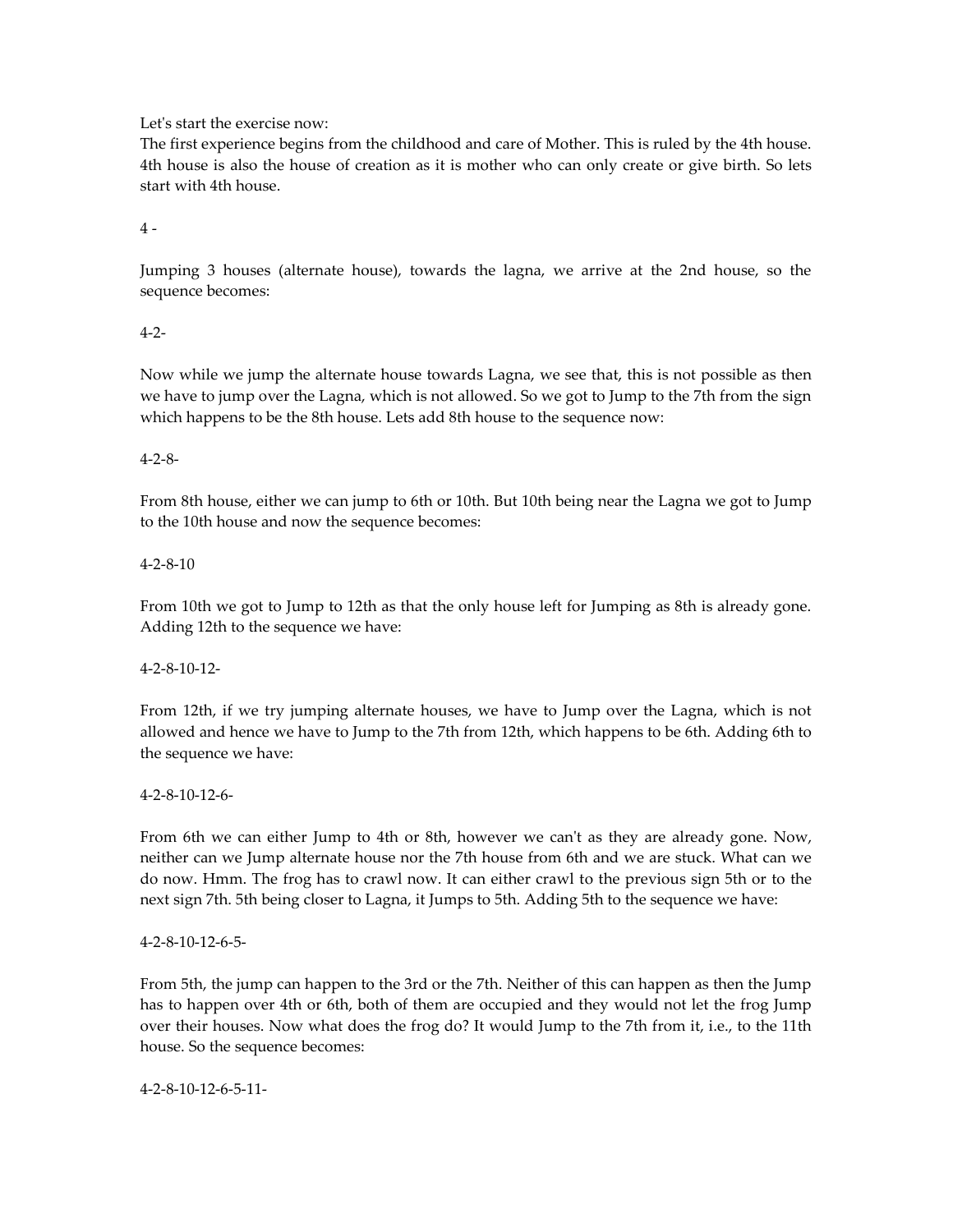From 11th, the Frog moves to the Lagna as that is the most logical thing it can do. :-). The sequence is now:

4-2-8-10-12-6-5-11-1-

From Lagna the frog can either move to 12th or 3rd. This is not possible as 12th is already taken and the 3rd is not allowed as 2nd would not allow jumping over it as it is already taken. So the frog moves to the 7th house. The sequence becomes:

4-2-8-10-12-6-5-11-1-7-

From 7th, the frog can either Jump to 9th or 5th. 5th is not allowed, and 8th would not allow to Jump over it as it is already taken. It cannot crawl too as 6th and 8th both taken. Hence now the frog has to force to 9th house through 8th. What persuasion the frog did to the 8th house to let it though? I don't know this!. Whatever it is lets added 9th to the sequence:

4-2-8-10-12-6-5-11-1-7-9-

Now only house left is 7th from 9th, i.e., 3rd. The frog happily jumps on that to end it jumping sequence. Maharishi Jaimini suggests 3rd also to be house of end being 8th from 8th house. I am not going to explaining the significance of 3rd in ending the sequence now. However, lets add 3rd to the sequence and end the Jumping exercise session.

4-2-8-10-12-6-5-11-1-7-9-3

The above sequence show in what sequence different houses fructify in someone's life. If one of the houses contains a rajayoga, it shall fructify during the appropriate age of the person concerned. This can also be called the Naisargik Rasi Dasa as this shows the natural period of fructification of houses.

Now what should be the difference between the Naisargika Graha Dasa or Naisargika Rasi Dasa. With some thinking one would realise that Graha shows animate beings and Rasi shows the field of action for the animate beings. We all know that during the dasa of a planet we all partake the qualities of the graha. Thus the Naisargika Graha Dasa shall show what "We are" during their natural period, whereas the Naisargika Rasi Dasa shall show what we get during their natural period. A person can be in Penury or Riches; be diseased or healthy etc, based on what he gets from this world; however, how he acts is based on what he is during that time.

### Fixing the age of fructification:

Given the sequence of Fructification of houses, can we fix the age of fructification of a particular yoga. There are some cues and we have to take their support while attempting answering this question.

1. The natural purnaayu is 108 years in the rasi dasas such as Shoola Dasa. Distributing this over 12 houses the aayu governed by each house becomes 9 years. The Purnaayu is divided into three khandas, (0-36) as alpaayu, (36-72) as Madhyaayu and (72-108) as Purnaayu. Each Khanda is again divided into three kakshya each namely short, middle or long. While computing the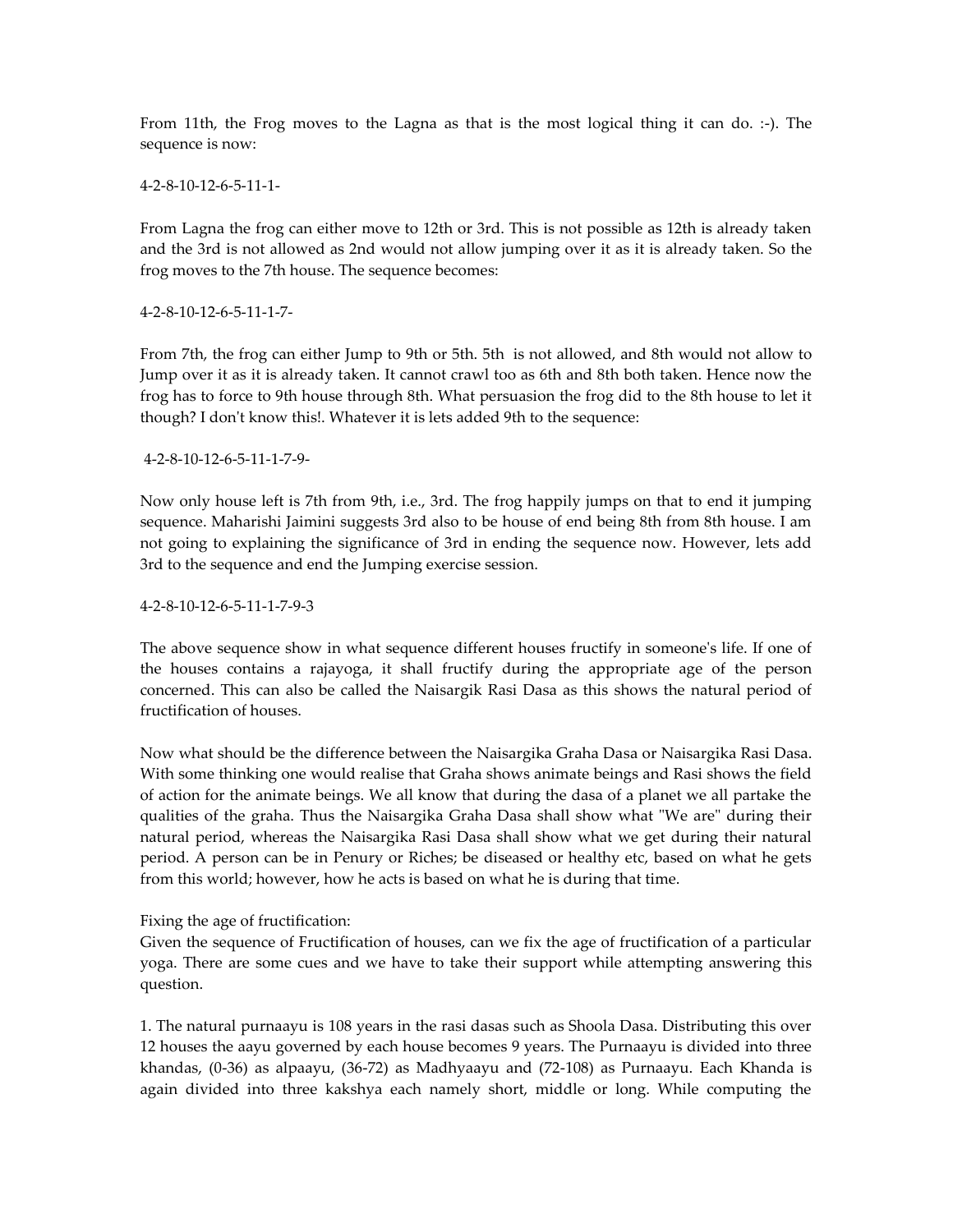Longivity based on the three pairs, we can determine the aayu of the native is in which Khanda and which Kakshya.

2. If the Aayu of the native is in the Short "Kakshya", the age of the signs would be movable -7, Fixed - 8, Dual - 9 as in Sthira Dasa. If the aayu of the native falls in the Middle Kakshya, the age denoted by the signs shall be 9 years each, as in Shoola Dasa. If the aayu of the native falls in the Long Kakshya, the age denoted by the signs shall be 10 years, which adds up to be the longest most aayu in this kali yoga, i.e., 120 years.

3. For all normal purpose, we can take the age denoted by a sign to be 9 years. Thus is a rajayoga happen in the 7th house it shall fructify between 81 to 90 years of age.

4. There could be other rules which I am not aware yet. Probably Pt. Rath can say something more on this.

|                                | AL                             | Ke   | HL | Sa GL      |          |
|--------------------------------|--------------------------------|------|----|------------|----------|
| JuR                            |                                |      |    | Ve         |          |
|                                |                                | Rasi |    | Su<br>  Me | $\rm Ma$ |
| $\rm Md$<br>  As<br>$\mid$ G k | $\mid$ Mo $\mid$<br>${\rm Ra}$ |      |    |            |          |

Illustration: To Illustrate this, lets take my own example:

Poddar, Sarajit

Natal Chart Date: August 25, 1974 Time: 14:32:44 Time Zone: 5:30:00 (East of GMT) Longitude: 85 E 17' 00" Latitude: 23 N 40' 00"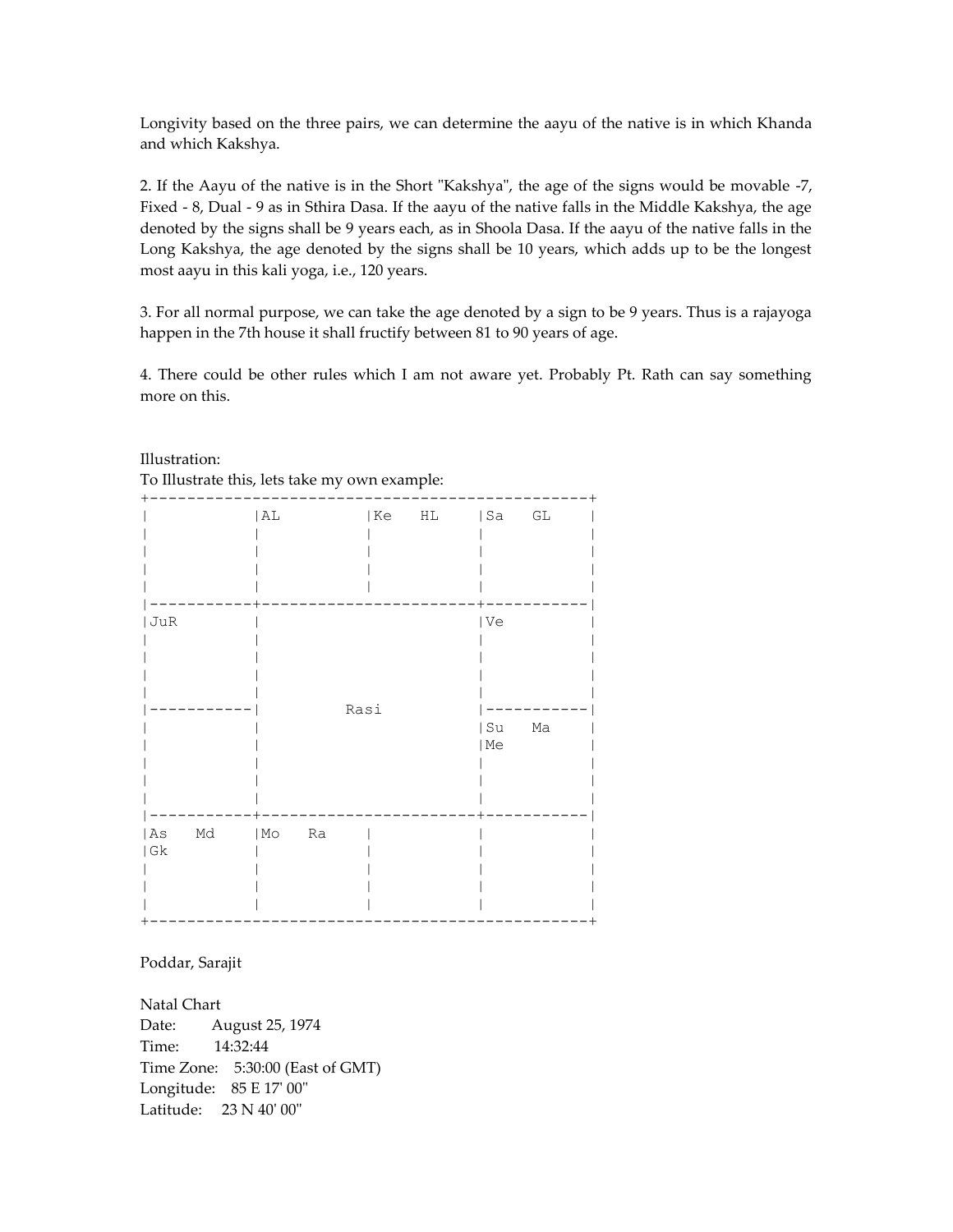Early Childhood (0-9 years)

This is indicated by the 4th house. 4th house is ruled by Jupiter and aspected by Saturn from 7th, Gulika and Mandi from the Lagna. The lord Jupiter is placed in Marana Avastha.

This shows that the house is not so well placed. The trend of this period can be found by dividing the period into three parts. Please refer to the note on the same end of this mail. Pisces is an Ubhayodaya sign and hence the result of the sign shall predominate during the middle part of the dasa i.e., 3-6 years. The first part shall be governed by the planet who is more benefic between lord and the planets conjoining/ aspecting. Decidingly Jupiter stands out. Hence Jupiter's effect shall be seen during the first 0-3 years and Saturn/ Gk/Md result would be seen during the last 1/3rd i.e., 6-9 years.

Now, between 0-3 years of my age, I got sever bouts of Balarista, Twice I returned from the clutch of death during that time. Both the time, many thought I was dead as I turned blue, one due to chocking of my wind pipe and very high fever. Marana Avastha of Jupiter did show its effect.

Between 3-6 years, I remember asking my parents very high philosophical questions such as why I am born, what my purpose in life is and why not I become a Sanyasi. At least during that time onwards my parents were very watchful on my actions and movements. The philosophical and sign of eternal knowledge Pisces showed its effect.

Between 6-9 years, my asthma started picking up and I got severely ill day by day. Note that Saturn is placed in the 3rd from AL in a airy sign, showed its effect while aspecting the 4th house. Gulika's and Mandi's aspect also showed it color. The illness was very acute and chronic.

This way you can find the years of happening of different events in one's life.

Judging Trend of Rasi Dasa Rasi Dasa: The trend of any Rasi dasa can be judged by dividing the dasa period into three parts. These parts would focus on the results indicated bya. The sign/ House

b. The lord

c. Occupation and Aspect on that sign

Based on rising of the signs and beneficence/ maleficence of the planets involved the results shall occur in certain segments -

1. Rising of the Signs: There are three ways in which a sign can rise: a. Sirsodaya: Gemini, Leo, Virgo, Libra, Scorpio, Aquarius. b. Pristodaya: Taurus, Cancer, Sagittarius, Capricorn. c. Ubhayodaya: Pisces